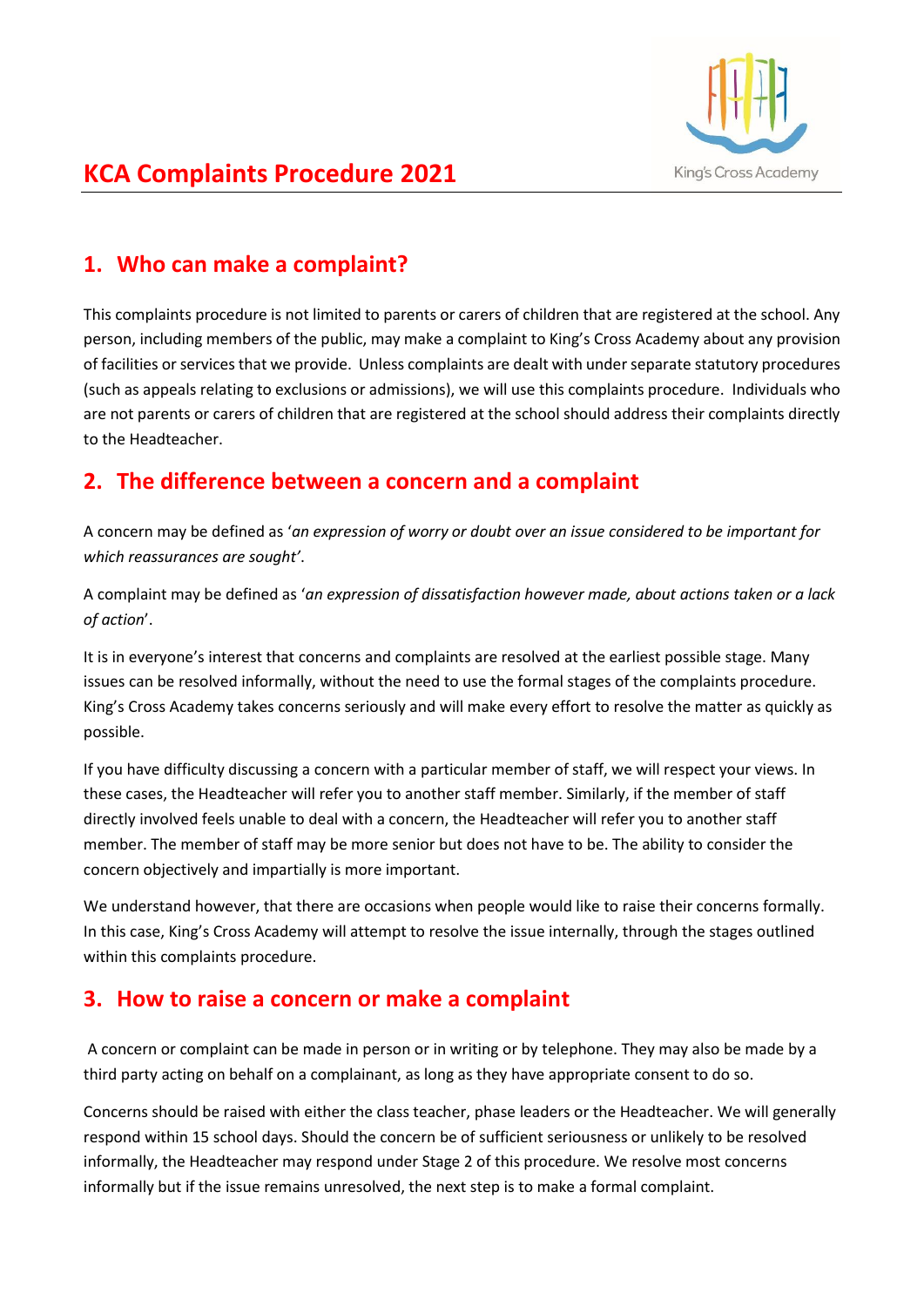For ease of use, a template complaint form is included at the end of this procedure. If you require help in completing the form, please contact the school office. You can also ask third party organisations like Citizens' Advice to help you.

In accordance with equality law, we will consider making reasonable adjustments if required, to enable complainants to access and complete this complaints procedure. For instance, providing information in alternative formats, assisting complainants in raising a formal complaint or holding meetings in accessible locations.

Further details on the Complaints Process are provided in Section 10.

### **4. Anonymous complaints**

We will not normally investigate anonymous complaints. However, the Headteacher or Chair of Governors, if appropriate, will determine whether the complaint warrants an investigation.

#### **5. Time scales**

You must raise the complaint within three months of the incident or, where a series of associated incidents have occurred, within three months of the last of these incidents. We will consider complaints made outside of this time frame if exceptional circumstances apply.

## **6. Complaints received outside of term time**

We will consider complaints made outside of term time to have been received on the first school day after the holiday period.

## **7. Scope of this Complaints Procedure**

This procedure covers all complaints about any provision of community facilities or services by King's Cross Academy, other than complaints that are dealt with under other statutory procedures, including those listed below.

| <b>Exceptions</b>                 | Who to contact                                               |
|-----------------------------------|--------------------------------------------------------------|
| Admissions to schools             | Concerns about admissions should be handled through a        |
|                                   | separate process - either through the appeals process or via |
|                                   | the local authority.                                         |
| Matters likely to require a Child | Complaints about child protection matters are handled under  |
| Protection Investigation          | our child protection and safeguarding policy and in          |
|                                   | accordance with relevant statutory guidance.                 |
|                                   | If you have serious concerns, you may wish to contact the    |
|                                   | local authority designated officer (LADO) who has local      |
|                                   | responsibility for safeguarding or the Multi-Agency          |
|                                   | Safeguarding Hub (MASH). Camden Duty LADO can be             |
|                                   | contacted by calling 020 7974 3317 or                        |
|                                   | LBCMASHadmin@camden.gov.uk                                   |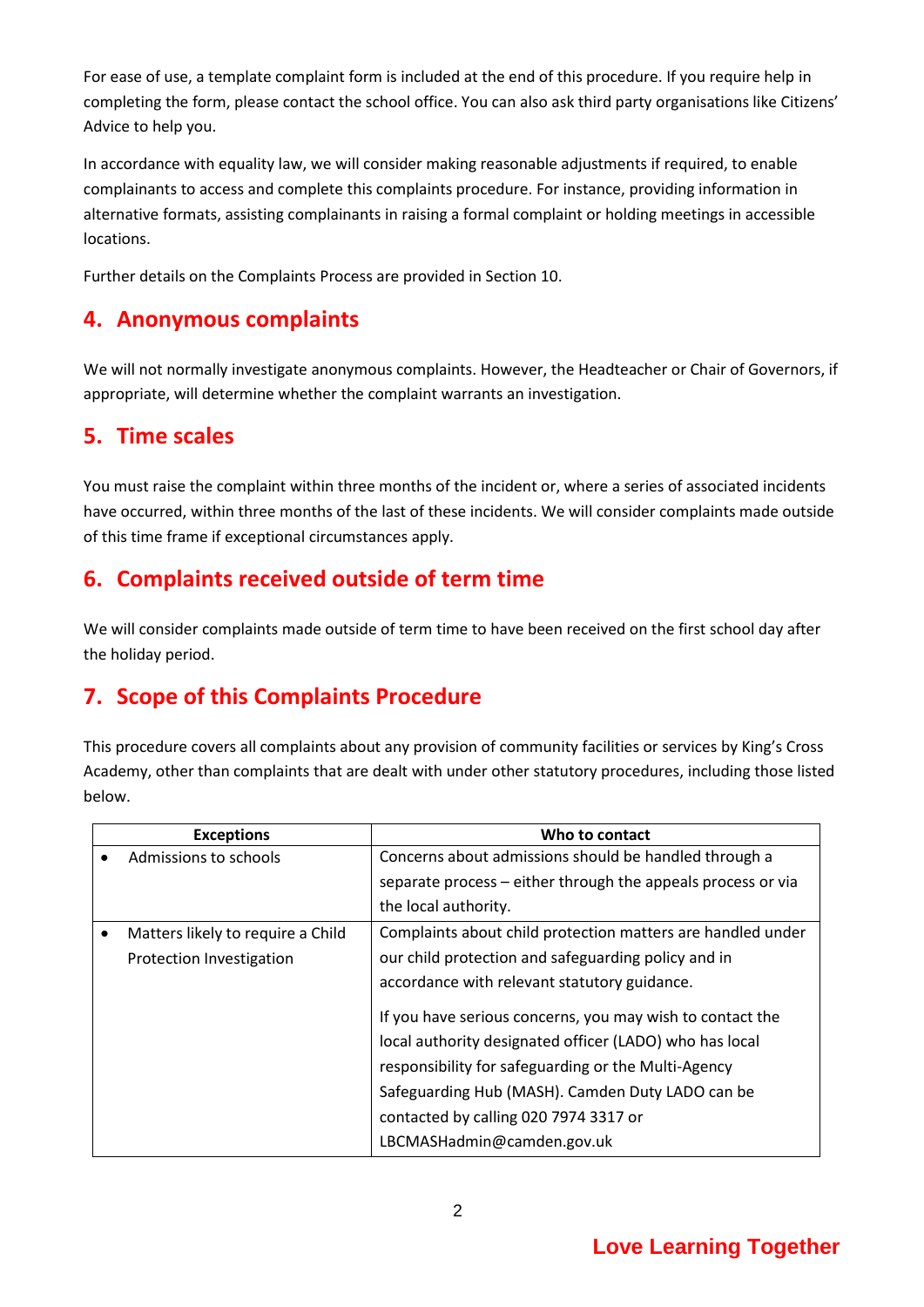| Exclusion of children from<br>school* | Further information about raising concerns about exclusion<br>can be found at: www.gov.uk/school-discipline-<br>exclusions/exclusions.<br>*complaints about the application of the behaviour policy can<br>be made through the school's behaviour policy. (please click<br>here to read our Positive Behaviour Policy)                                                                                                                                                                                                                                                                                                                                                        |
|---------------------------------------|-------------------------------------------------------------------------------------------------------------------------------------------------------------------------------------------------------------------------------------------------------------------------------------------------------------------------------------------------------------------------------------------------------------------------------------------------------------------------------------------------------------------------------------------------------------------------------------------------------------------------------------------------------------------------------|
| Whistleblowing                        | We have an internal whistleblowing procedure for all our<br>employees, including temporary staff and contractors.<br>The Secretary of State for Education is the prescribed person<br>for matters relating to education for whistleblowers in<br>education who do not want to raise matters direct with their<br>employer. Referrals can be made at:<br>www.education.gov.uk/contactus.<br>Volunteer staff who have concerns about our school should<br>complain through the school's complaints procedure. You<br>may also be able to complain direct to the Trust, LA or the<br>Department for Education (see link above), depending on the<br>substance of your complaint. |
| Staff grievances                      | Complaints from staff will be dealt with under the school's<br>internal grievance procedures.                                                                                                                                                                                                                                                                                                                                                                                                                                                                                                                                                                                 |
| Staff conduct                         | Complaints about staff will be dealt with under the school's<br>internal disciplinary procedures, if appropriate.<br>Complainants will not be informed of any disciplinary action<br>taken against a staff member as a result of a complaint.<br>However, the complainant will be notified that the matter is<br>being addressed.                                                                                                                                                                                                                                                                                                                                             |

If other bodies are investigating aspects of the complaint, for example the police, local authority (LA) safeguarding teams or Tribunals, this may impact on our ability to adhere to the timescales within this procedure or result in the procedure being suspended until those public bodies have completed their investigations.

If a complainant commences legal action against King's Cross Academy in relation to their complaint, we will consider whether to suspend the complaints procedure in relation to their complaint until those legal proceedings have concluded.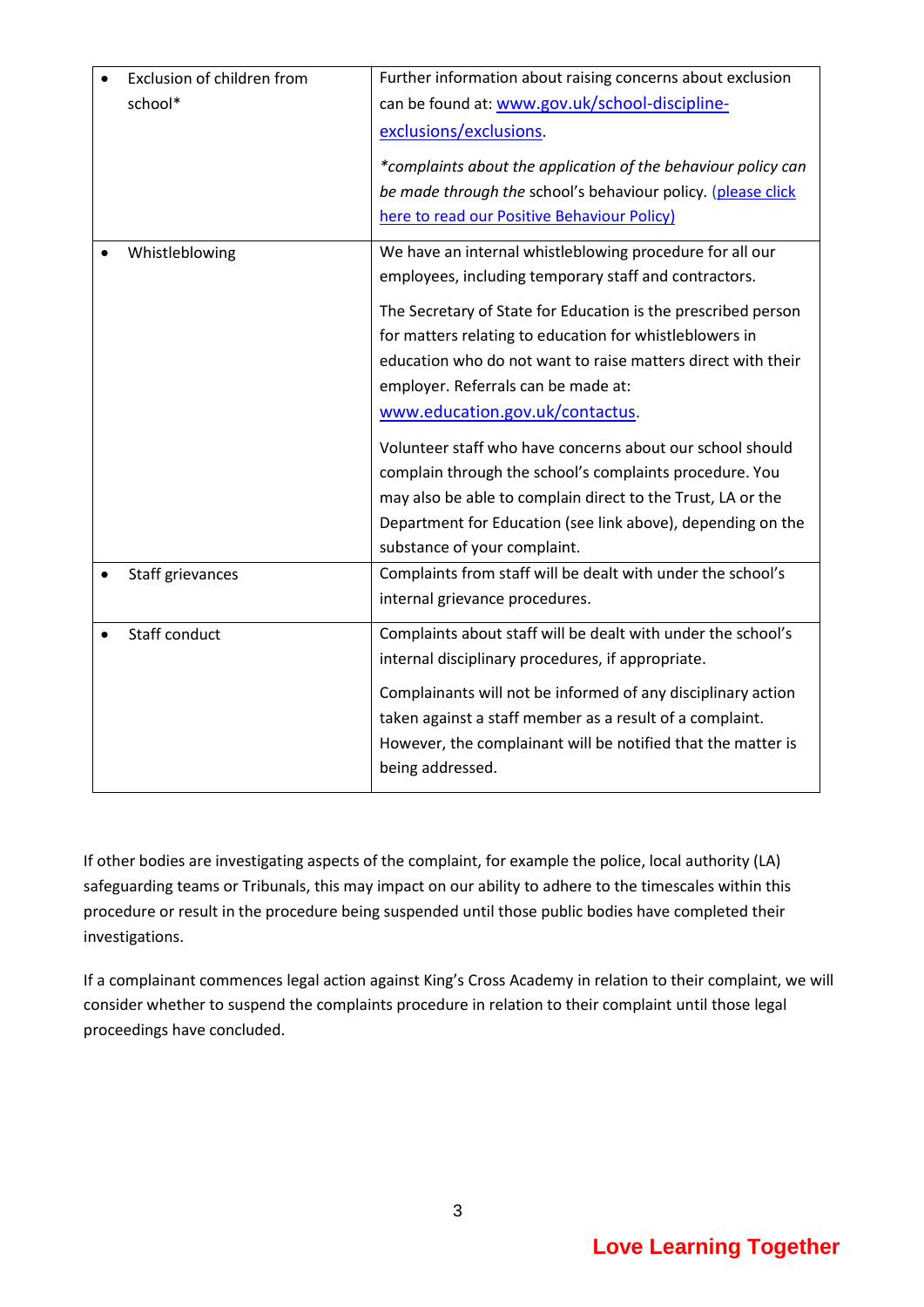## **8. Resolving complaints**

At each stage in the procedure, King's Cross Academy wants to resolve the complaint. If appropriate, we will acknowledge that the complaint is upheld in whole or in part. In addition, we may offer one or more of the following:

- an explanation
- an admission that the situation could have been handled differently or better
- an assurance that we will try to ensure the event complained of will not recur
- an explanation of the steps that have been or will be taken to help ensure that it will not happen again and an indication of the timescales within which any changes will be made
- an undertaking to review school policies in light of the complaint
- an apology.

## **9. Withdrawal of a Complaint**

If a complainant wishes to withdraw their complaint, we will ask them to confirm this in writing.

## **10.The Complaints Process**

## **Stage 1 – Informal complaints**

It is hoped that most concerns can be expressed and resolved on an informal basis. Any concerns should be raised with either the class teacher, phase leader or head teacher.

Complaints against school staff (except the Headteacher) should be made in the first instance, to the Headteacher via the school office. Please mark them as Private and Confidential.

Complaints that involve or are about the Headteacher should be addressed to the Chair of Governors via the school office. Please mark them as Private and Confidential.

Complaints about the Chair of Governors, any individual governor or the whole governing body should be addressed to the Clerk to the Governing Body via the school office. Please mark them as Private and Confidential.

Complainants should not approach individual governors to raise concerns or complaints. They have no power to act on an individual basis and it may also prevent them from considering complaints at Stage 3 of the procedure.

At the conclusion of their investigation, the appropriate person investigating the complaint will provide an informal written response within 10 school days of the date of receipt of the complaint.

If the issue remains unresolved, the next step is to make a formal complaint under Stage 2 of the Complaints Process.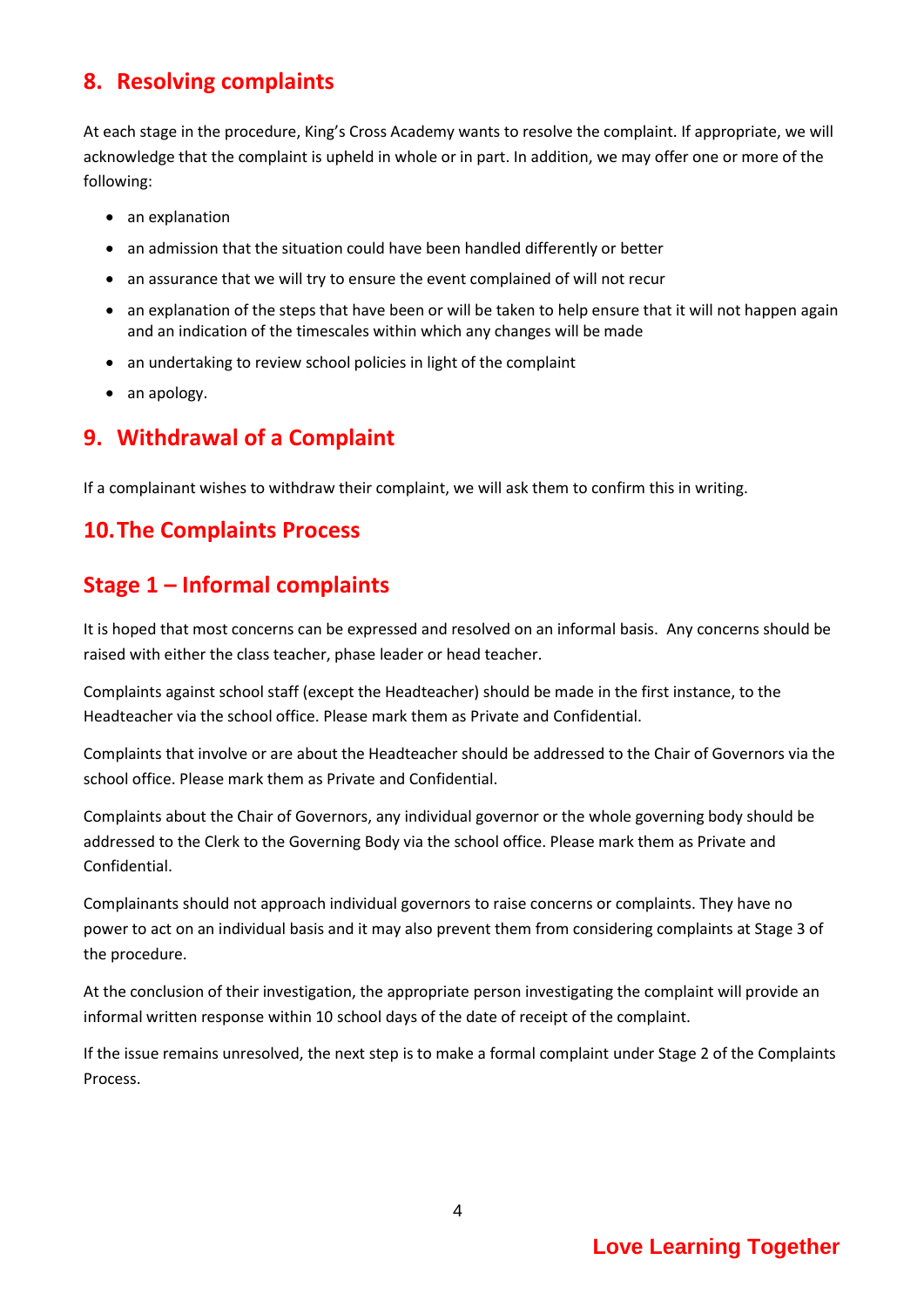## **Stage 2 – Formal complaints**

Formal complaints must be made to the Headteacher (unless they are about the Headteacher, in which case they should be addressed to the Chair of Governors), via the school office. This may be done in person or in writing (preferably on the Complaint Form). If in writing, please mark them as 'Private and Confidential'.

The Headteacher will record the date the complaint is received and will acknowledge receipt of the complaint in writing (either by letter or email) within 3 school days.

Within this response, the Headteacher will seek to clarify the nature of the complaint, ask what remains unresolved and what outcome the complainant would like to see. The Headteacher can consider whether a face to face meeting is the most appropriate way of doing this.

*Note: The Headteacher may delegate the investigation to another member of the school's senior leadership team but not the decision as to the final response.*

During the investigation, the Headteacher (or investigator) will:

- if necessary, interview those involved in the matter and/or those complained of, allowing them to be accompanied if they wish
- keep a written record of any meetings/interviews in relation to their investigation.

At the conclusion of their investigation, the Headteacher will provide a formal written response within twenty school days of the date of receipt of the complaint.

If the Headteacher is unable to meet this deadline, he will provide the complainant with an update and revised response date.

The response will detail any actions taken to investigate the complaint and provide a full explanation of the decision made and the reason(s) for it. Where appropriate, it will include details of actions King's Cross Academy will take to resolve the complaint.

The Headteacher will advise the complainant of how to escalate their complaint should they remain dissatisfied with the outcome of Stage 2.

If the complaint is about the Headteacher, or a member of the governing body (including the Chair or Vice-Chair), a suitably skilled governor will be appointed to complete all the actions at Stage 2.

Complaints about the Headteacher or member of the governing body must be made to the Clerk, via the school office.

If the complaint is:

- jointly about the Chair and Vice Chair; or
- the entire governing body; or
- the majority of the governing body;

Stage 2 will be considered by an independent investigator appointed by the governing body. At the conclusion of their investigation, the independent investigator will provide a formal written response.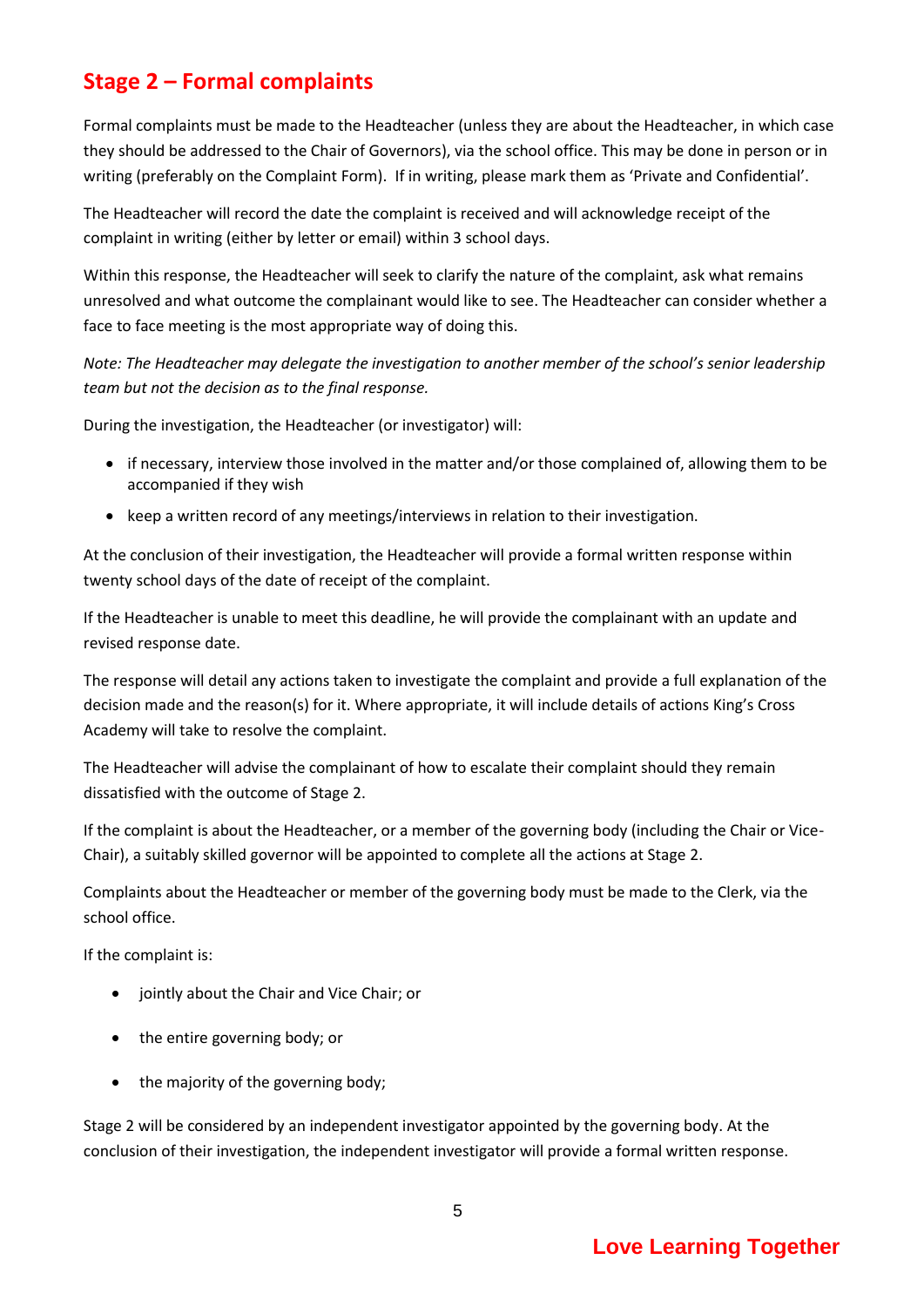## **Stage 3 - Panel Hearing**

If the complainant is dissatisfied with the outcome at Stage 2 and wishes to take the matter further, they can escalate the complaint to Stage 3 – a panel hearing consisting of at least three people who were not directly involved in the matters detailed in the complaint, with one panel member who is independent of the management and running of the school.

This is the final stage of the complaints procedure.

A request to escalate to Stage 3 must be made to the Clerk, via the school office, within ten school days of receipt of the Stage 2 response.

The Clerk will record the date the complaint is received and acknowledge receipt of the complaint in writing (either by letter or email) within five school days.

Requests received outside of this time frame will only be considered if exceptional circumstances apply.

The Clerk will write to the complainant to inform them of the date of the meeting. They will aim to convene a meeting within twenty school days of receipt of the Stage 3 request. If this is not possible, the Clerk will provide an anticipated date and keep the complainant informed.

If the complainant rejects the offer of three proposed dates, without good reason, the Clerk will decide when to hold the meeting. It will then proceed in the complainant's absence on the basis of written submissions from both parties.

A complainant may bring someone along to the panel meeting to provide support. This can be a relative or friend. Generally, we do not encourage either party to bring legal representatives to the committee meeting. However, there may be occasions when legal representation is appropriate.

For instance, if a school employee is called as a witness in a complaint meeting, they may wish to be supported by union and/or legal representation.

*Note: Complaints about staff conduct will not generally be handled under this complaints procedure. Complainants will be advised that any staff conduct complaints will be considered under staff disciplinary procedures, if appropriate, but outcomes will not be shared with them.* 

Representatives from the media are not permitted to attend.

At least eight school days before the meeting, the Clerk will:

- confirm and notify the complainant of the date, time and venue of the meeting, ensuring that, if the complainant is invited, the dates are convenient to all parties and that the venue and proceedings are accessible
- request copies of any further written material to be submitted to the committee at least five school days before the meeting.

Any written material will be circulated to all parties at least five school days before the date of the meeting. The committee will not normally accept, as evidence, recordings of conversations that were obtained covertly and without the informed consent of all parties being recorded.

The committee will also not review any new complaints at this stage or consider evidence unrelated to the initial complaint to be included. New complaints must be dealt with from Stage 1 of the procedure.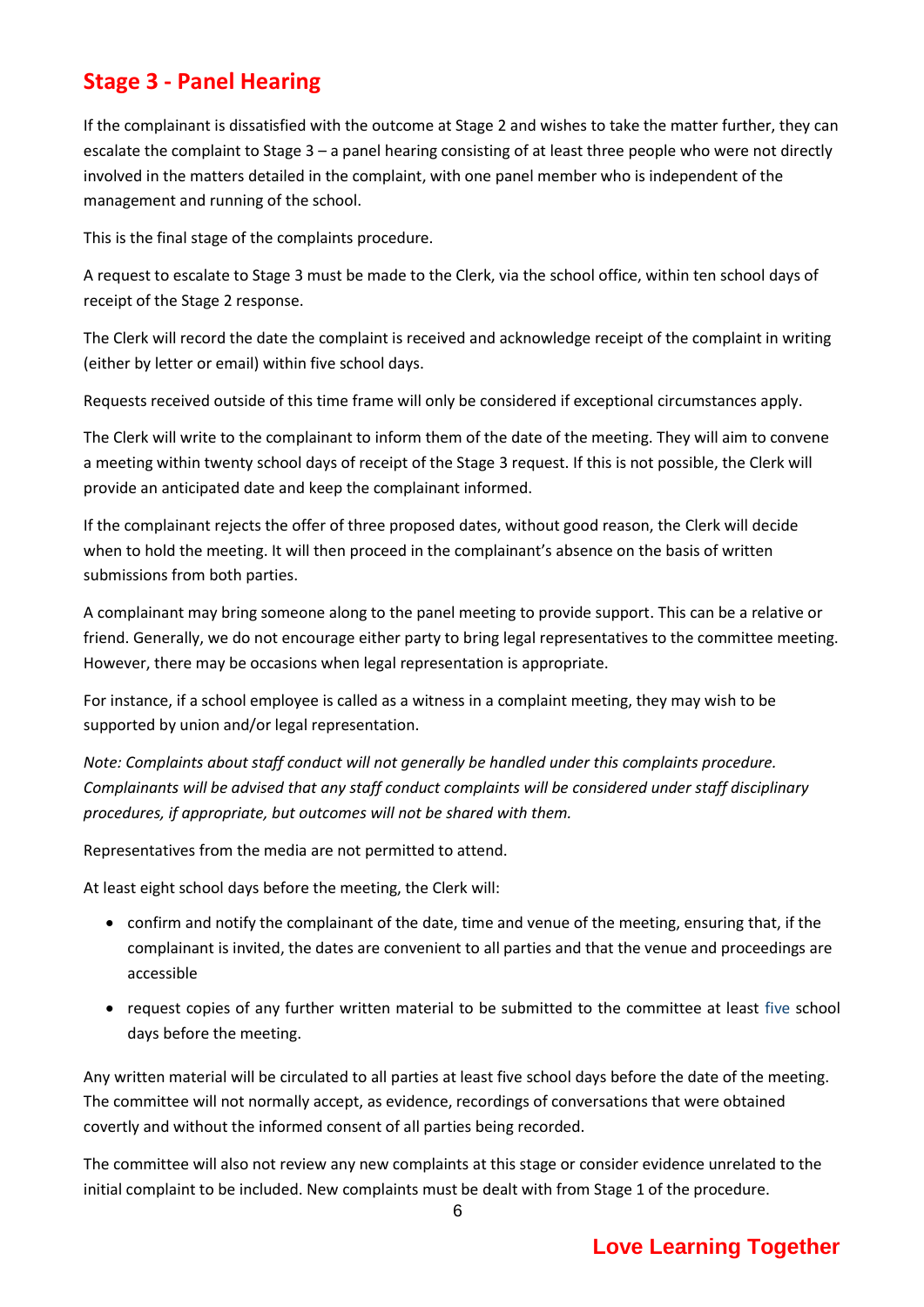The meeting will be held in private. Electronic recordings of meetings or conversations are not normally permitted unless a complainant's own disability or special needs require it. Prior knowledge and consent of all parties attending must be sought before meetings or conversations take place. Consent will be recorded in any minutes taken.

The committee will consider the complaint and all the evidence presented. The committee can:

- uphold the complaint in whole or in part
- dismiss the complaint in whole or in part.

If the complaint is upheld in whole or in part, the committee will:

- decide on the appropriate action to be taken to resolve the complaint
- where appropriate, recommend changes to the school's systems or procedures to prevent similar issues in the future.

The Chair of the Committee will provide the complainant and King's Cross Academy with a full explanation of their decision and the reason(s) for it, in writing, within fifteen school days. Where relevant, a copy of the findings and recommendations will be provided to the person complained about.

The findings and/or recommendations of the panel will be available on Academy premises for inspection by the Trust and the headteacher.

The letter to the complainant will include details of how to contact the Education and Skills Funding Agency (ESFA) if they are dissatisfied with the way their complaint has been handled by King's Cross Academy.

If the complaint is:

- jointly about the Chair and Vice Chair; or
- the entire governing body; or
- the majority of the governing body;

Stage 3 will be heard by a committee of independent, co-opted governors.

The response will detail any actions taken to investigate the complaint and provide a full explanation of the decision made and the reason(s) for it. Where appropriate, it will include details of actions King's Cross Academy will take to resolve the complaint.

The response will also advise the complainant of how to escalate their complaint should they remain dissatisfied.

King's Cross Academy will ensure a written record is kept of all formal complaints and:

(i)whether they are resolved following a formal procedure, or proceed to a panel hearing;

(ii)the action taken by the school as a result of those complaints (regardless of whether they are upheld).

Correspondence, statements and records relating to individual complaints will be kept confidential except where the Secretary of State or a body conducting an inspection under section 109 of the 2008 Act requests access to them.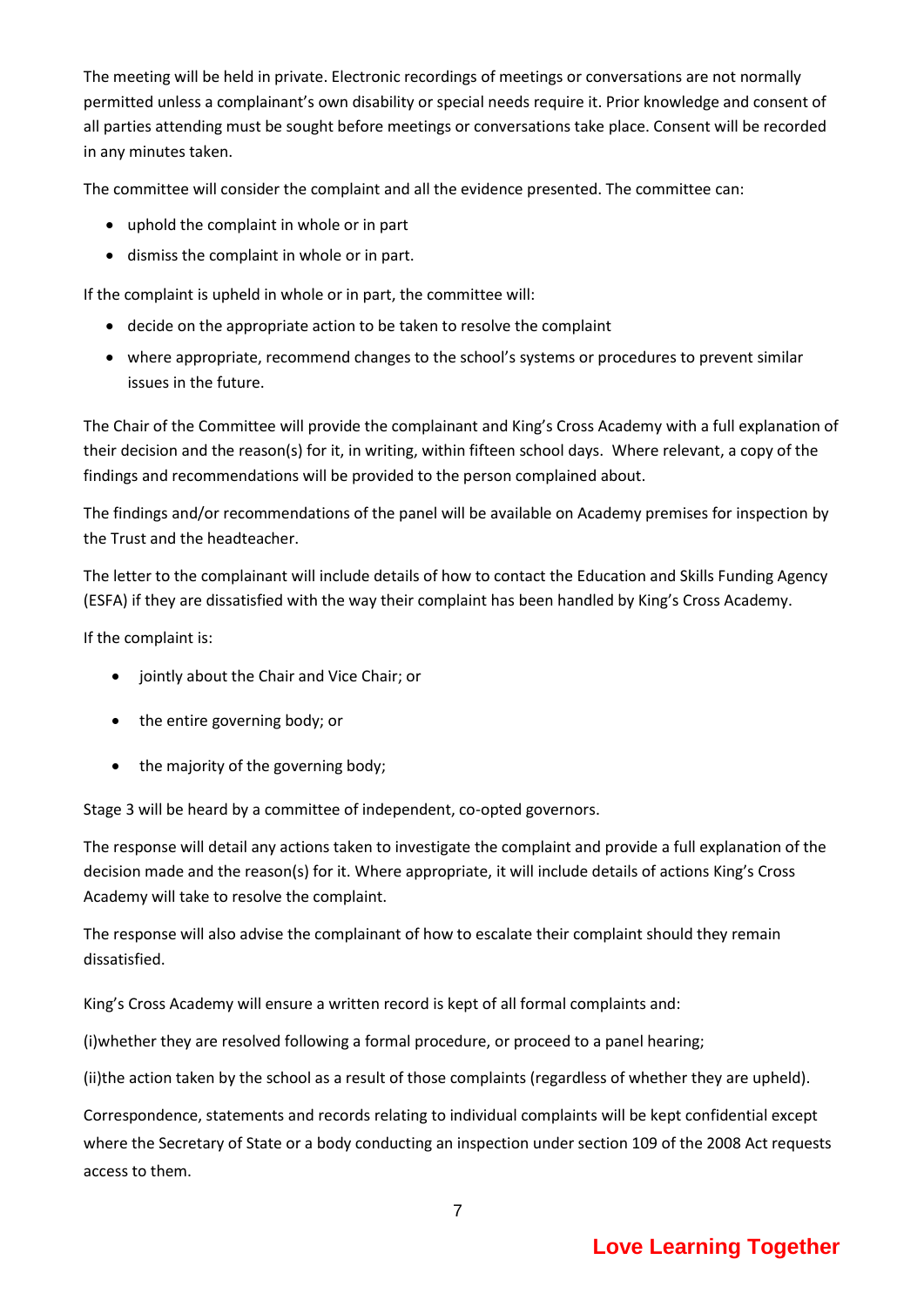## **11.Next Steps**

If the complainant believes the school did not handle their complaint in accordance with the published complaints procedure or they acted unlawfully or unreasonably in the exercise of their duties under education law, they can contact the ESFA after they have completed Stage 3.

The ESFA will not normally reinvestigate the substance of complaints or overturn any decisions made by King's Cross Academy. They will consider whether King's Cross Academy has adhered to education legislation and any statutory policies connected with the complaint and whether they have followed Part 7 of the [Education \(Independent School Standards\) Regulations 2014.](http://www.legislation.gov.uk/uksi/2010/1997/schedule/1/made)

The complainant can refer their complaint to the ESFA online at[: www.education.gov.uk/contactus,](http://www.education.gov.uk/contactus) by telephone on: 0370 000 2288 or by writing to:

Academy Complaints and Customer Insight Unit Education and Skills Funding Agency Cheylesmore House 5 Quinton Road Coventry CV1 2WT

## **12.Policy for managing serial and unreasonable complaints**

King's Cross Academy is committed to dealing with all complaints fairly and impartially, and to providing a high quality service to those who complain. We will not normally limit the contact complainants have with our school. However, we do not expect our staff to tolerate unacceptable behaviour and will take action to protect staff from that behaviour, including that which is abusive, offensive or threatening.

King's Cross Academy defines unreasonable behaviour as that which hinders our consideration of complaints because of the frequency or nature of the complainant's contact with the school, such as, if the complainant:

- refuses to articulate their complaint or specify the grounds of a complaint or the outcomes sought by raising the complaint, despite offers of assistance
- refuses to co-operate with the complaints' investigation process
- refuses to accept that certain issues are not within the scope of the complaints procedure
- insists on the complaint being dealt with in ways which are incompatible with the complaints procedure or with good practice
- introduces trivial or irrelevant information which they expect to be taken into account and commented on
- raises large numbers of detailed but unimportant questions, and insists they are fully answered, often immediately and to their own timescales
- makes unjustified complaints about staff who are trying to deal with the issues, and seeks to have them replaced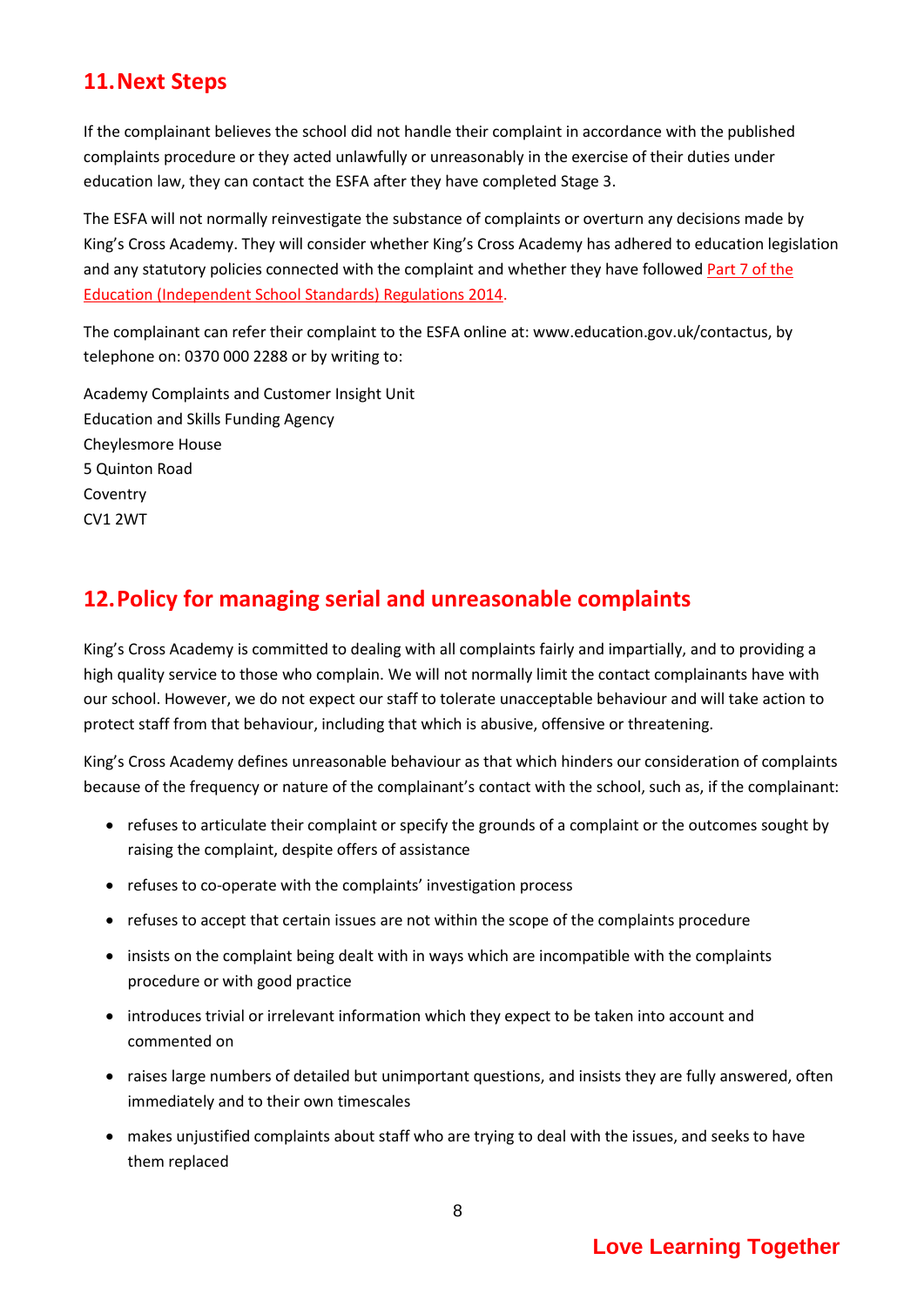- changes the basis of the complaint as the investigation proceeds
- repeatedly makes the same complaint (despite previous investigations or responses concluding that the complaint is groundless or has been addressed)
- refuses to accept the findings of the investigation into that complaint where the school's complaint procedure has been fully and properly implemented and completed including referral to the ESFA
- seeks an unrealistic outcome
- makes excessive demands on school time by frequent, lengthy and complicated contact with staff regarding the complaint in person, in writing, by email and by telephone while the complaint is being dealt with
- uses threats to intimidate
- uses abusive, offensive or discriminatory language or violence
- knowingly provides falsified information
- publishes unacceptable information on social media or other public forums.

Complainants should try to limit their communication with the school that relates to their complaint, while the complaint is being progressed. It is not helpful if repeated correspondence is sent (either by letter, phone, email or text), as it could delay the outcome being reached.

Whenever possible, the headteacher or Chair of Governors will discuss any concerns with the complainant informally before applying an '*unreasonable'* marking.

If the behaviour continues, the headteacher will write to the complainant explaining that their behaviour is unreasonable and ask them to change it. For complainants who excessively contact King's Cross Academy causing a significant level of disruption, we may specify methods of communication and limit the number of contacts in a communication plan. This will be reviewed after six months.

In response to any serious incident of aggression or violence, we will immediately inform the police and communicate our actions in writing. This may include barring an individual from King's Cross Academy.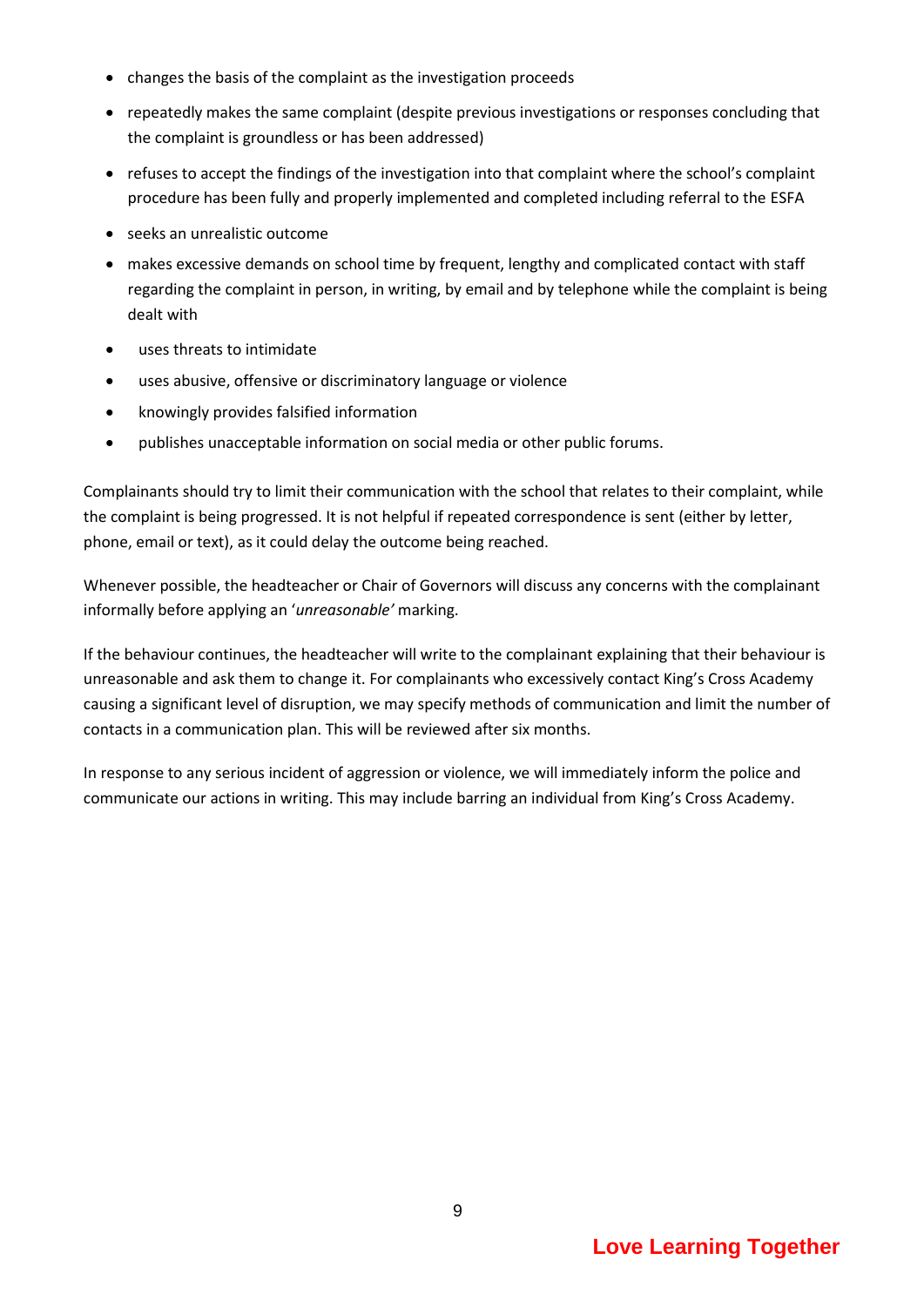# **Appendix 1 - Complaint Form**

Please complete and return to the Headteacher who will acknowledge receipt and explain what action will be taken.

| Your name:                                                                                                     |
|----------------------------------------------------------------------------------------------------------------|
| Pupil's name (if relevant):                                                                                    |
| Your relationship to the pupil (if relevant):                                                                  |
| Address:                                                                                                       |
|                                                                                                                |
| Postcode:<br>Day time telephone number:                                                                        |
| <b>Evening telephone number:</b>                                                                               |
| Please give details of your complaint, including whether you have spoken to anybody at the school<br>about it. |
|                                                                                                                |
|                                                                                                                |
|                                                                                                                |
|                                                                                                                |
|                                                                                                                |
|                                                                                                                |
|                                                                                                                |
|                                                                                                                |
|                                                                                                                |
|                                                                                                                |
|                                                                                                                |
|                                                                                                                |
|                                                                                                                |
|                                                                                                                |
|                                                                                                                |
|                                                                                                                |
|                                                                                                                |
|                                                                                                                |
|                                                                                                                |
|                                                                                                                |
|                                                                                                                |
|                                                                                                                |
|                                                                                                                |
|                                                                                                                |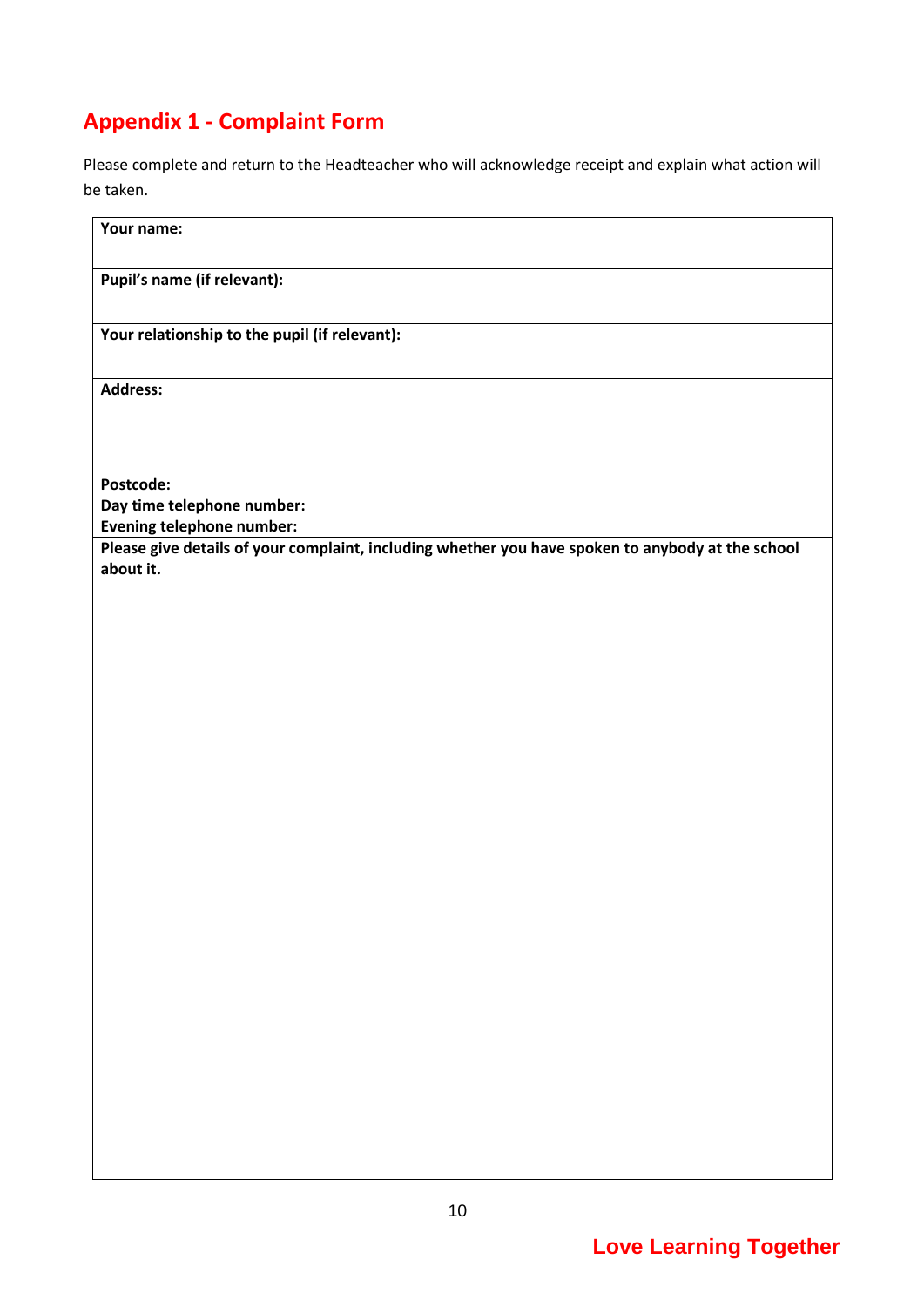| What actions do you feel might resolve the problem at this stage? |
|-------------------------------------------------------------------|
|                                                                   |
|                                                                   |
|                                                                   |
|                                                                   |
|                                                                   |
|                                                                   |
|                                                                   |
|                                                                   |
|                                                                   |
|                                                                   |
|                                                                   |
|                                                                   |
|                                                                   |
|                                                                   |
|                                                                   |
|                                                                   |
|                                                                   |
|                                                                   |
|                                                                   |
| Are you attaching any paperwork? If so, please give details.      |
|                                                                   |
|                                                                   |
|                                                                   |
|                                                                   |
|                                                                   |
|                                                                   |
|                                                                   |
|                                                                   |
|                                                                   |
|                                                                   |
|                                                                   |
|                                                                   |
|                                                                   |
|                                                                   |
|                                                                   |
| Signature:                                                        |
|                                                                   |
| Date:                                                             |
|                                                                   |
|                                                                   |
| <b>Official use</b>                                               |
| Date acknowledgement sent:                                        |
|                                                                   |
| By who:                                                           |
|                                                                   |
|                                                                   |
|                                                                   |
| <b>Complaint referred to:</b>                                     |
|                                                                   |
|                                                                   |
|                                                                   |
| Date:                                                             |
|                                                                   |

11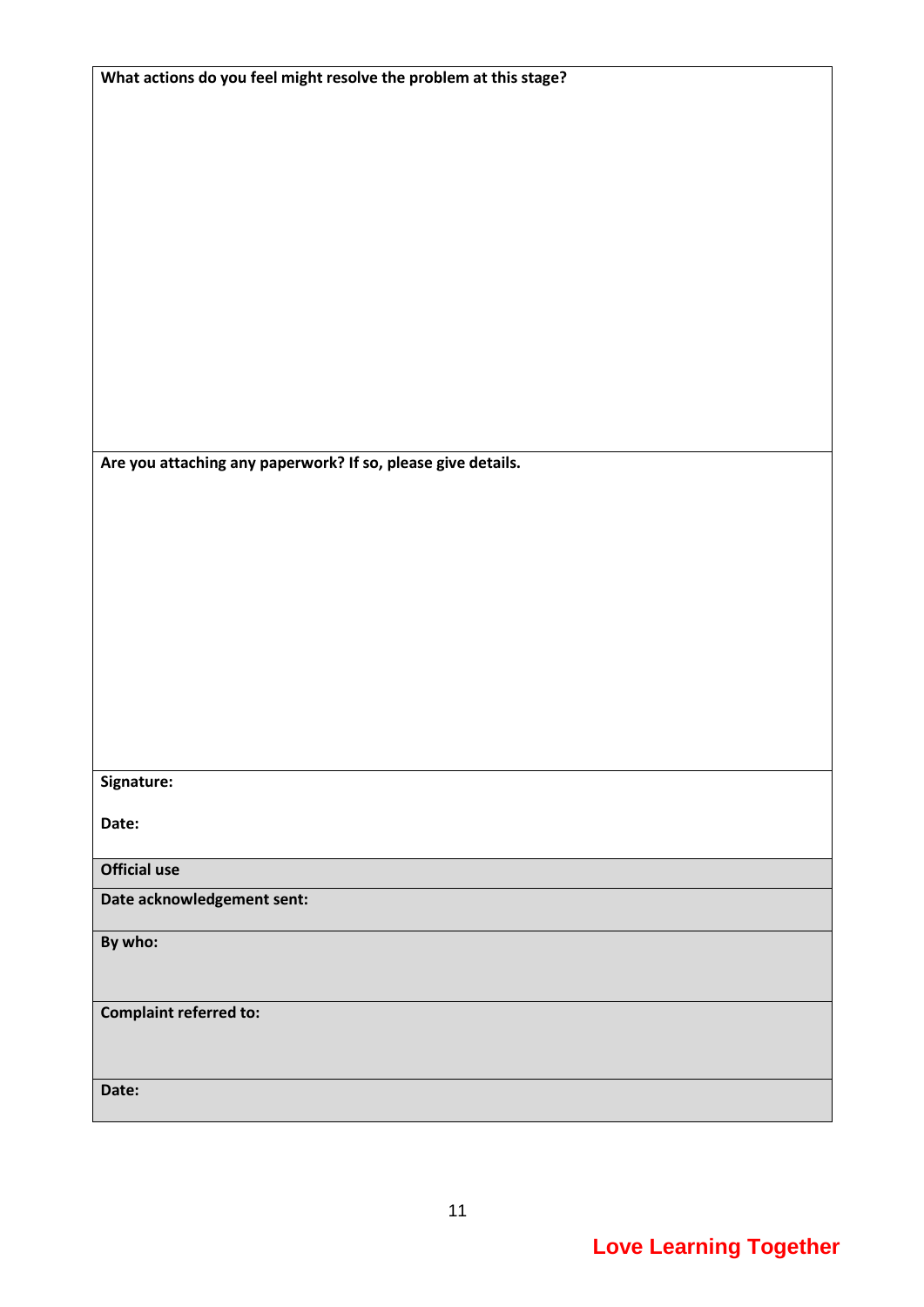## **Appendix 2 - Roles and Responsibilities**

#### **Complainant**

The complainant will receive a more effective response to the complaint if they:

- explain the complaint in full as early as possible
- co-operate with the school in seeking a solution to the complaint
- respond promptly to requests for information or meetings or in agreeing the details of the complaint
- ask for assistance as needed
- treat all those involved in the complaint with respect
- refrain from publicising the details of their complaint on social media and respect confidentiality.

#### **Investigator**

The investigator's role is to establish the facts relevant to the complaint by:

- providing a comprehensive, open, transparent and fair consideration of the complaint through:
	- $\circ$  sensitive and thorough interviewing of the complainant to establish what has happened and who has been involved
	- o interviewing staff and children/young people and other people relevant to the complaint
	- o consideration of records and other relevant information
	- o analysing information
- liaising with the complainant and the complaints co-ordinator as appropriate to clarify what the complainant feels would put things right.

The investigator should:

- conduct interviews with an open mind and be prepared to persist in the questioning
- keep notes of interviews or arrange for an independent note taker to record minutes of the meeting
- ensure that any papers produced during the investigation are kept securely pending any appeal
- be mindful of the timescales to respond
- prepare a comprehensive report for the Headteacher or complaints committee that sets out the facts, identifies solutions and recommends courses of action to resolve problems.

The Headteacher or complaints committee will then determine whether to uphold or dismiss the complaint and communicate that decision to the complainant, providing the appropriate escalation details.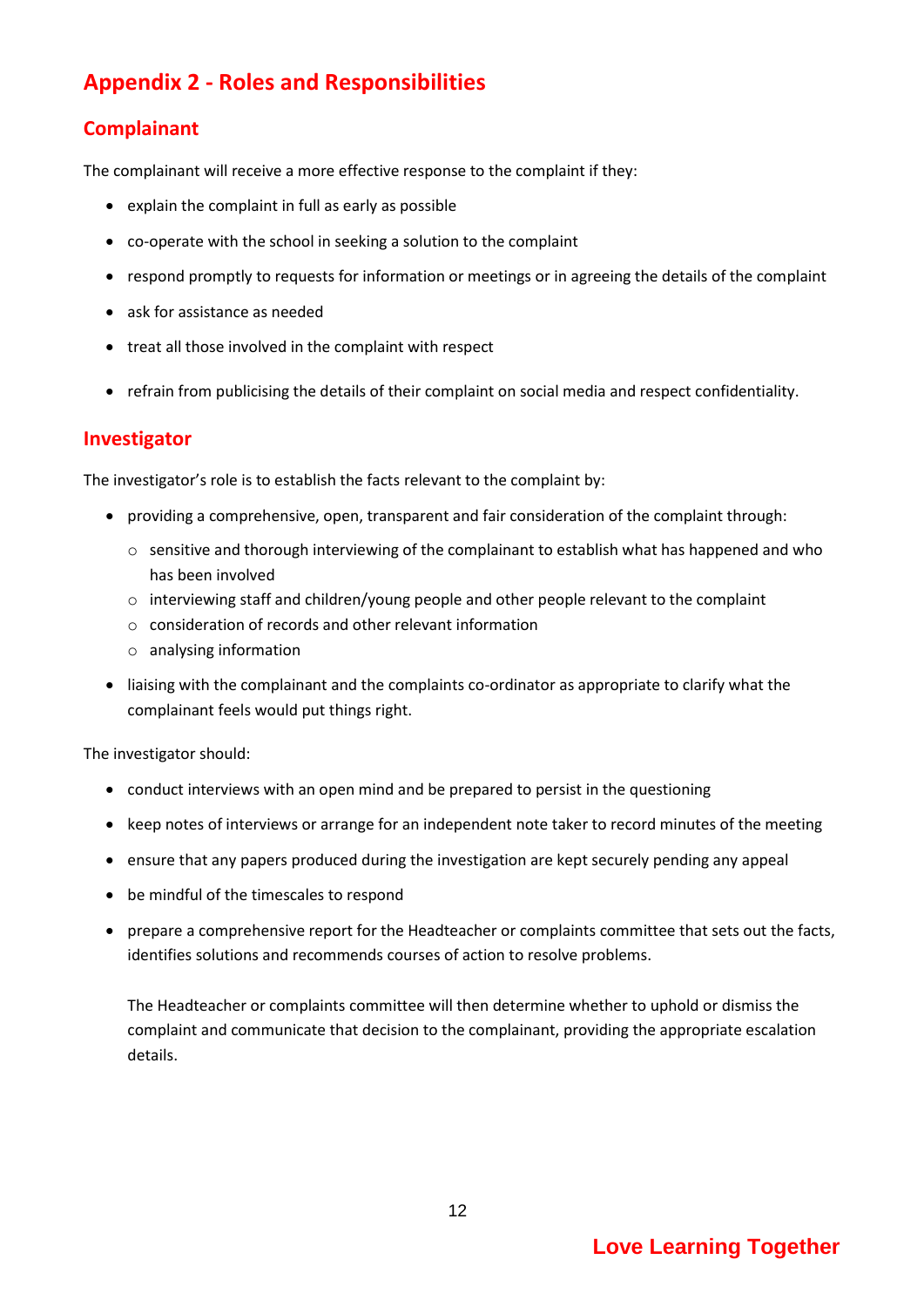#### **Complaints Co-ordinator (if needed)**

(This could be the head teacher / designated complaints governor or other staff member providing administrative support)

The complaints co-ordinator should:

- ensure that the complainant is fully updated at each stage of the procedure
- liaise with staff members, Headteacher, Chair of Governors, Clerk and LAs (if appropriate) to ensure the smooth running of the complaints procedure
- be aware of issues regarding:
	- o sharing third party information
	- $\circ$  additional support. This may be needed by complainants when making a complaint including interpretation support or where the complainant is a child or young person
- keep records.

#### **Clerk to the Governing Body**

The Clerk is the contact point for the complainant and the committee and should:

- ensure that all people involved in the complaint procedure are aware of their legal rights and duties, including any under legislation relating to school complaints, education law, the Equality Act 2010, the Freedom of Information Act 2000, the Data Protection Act (DPA) 2018 and the General Data Protection Regulations (GDPR)
- set the date, time and venue of the meeting, ensuring that the dates are convenient to all parties (if they are invited to attend) and that the venue and proceedings are accessible
- collate any written material relevant to the complaint (for example; stage 1 paperwork, school and complainant submissions) and send it to the parties in advance of the meeting within an agreed timescale
- record the proceedings
- circulate the minutes of the meeting
- notify all parties of the committee's decision.

#### **Committee Chair**

The committee's chair, who is nominated in advance of the complaint meeting, should ensure that:

- both parties are asked (via the Clerk) to provide any additional information relating to the complaint by a specified date in advance of the meeting
- the meeting is conducted in an informal manner, is not adversarial, and that, if all parties are invited to attend, everyone is treated with respect and courtesy
- complainants who may not be used to speaking at such a meeting are put at ease. This is particularly important if the complainant is a child/young person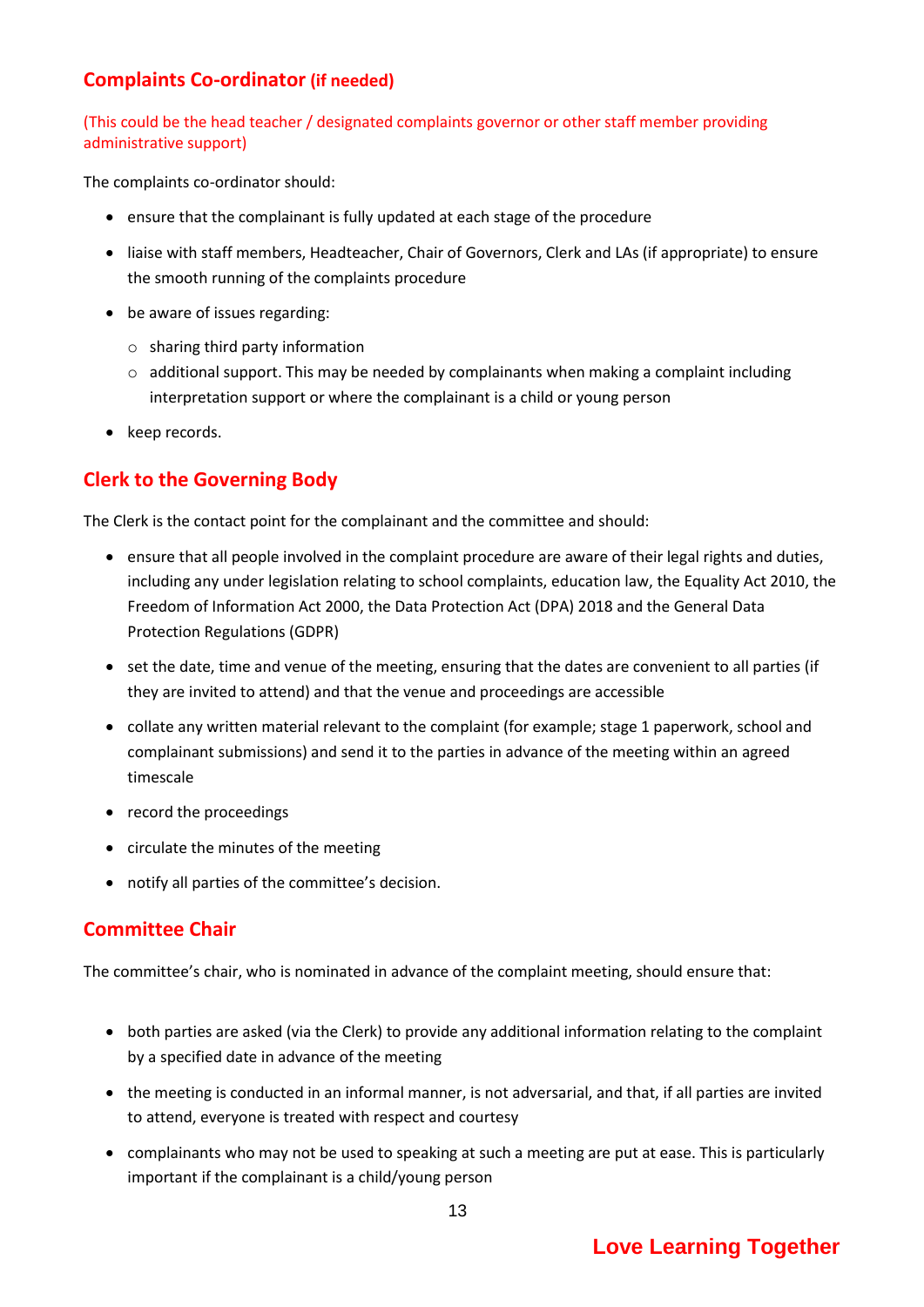- the remit of the committee is explained to the complainant
- written material is seen by everyone in attendance, provided it does not breach confidentiality or any individual's rights to privacy under the DPA 2018 or GDPR.

If a new issue arises it would be useful to give everyone the opportunity to consider and comment upon it; this may require a short adjournment of the meeting

- both the complainant and the school are given the opportunity to make their case and seek clarity, either through written submissions ahead of the meeting or verbally in the meeting itself
- the issues are addressed
- key findings of fact are made
- the committee is open-minded and acts independently
- no member of the committee has an external interest in the outcome of the proceedings or any involvement in an earlier stage of the procedure
- the meeting is minuted
- they liaise with the Clerk.

#### **Committee Member**

Committee members should be aware that:

• the meeting must be independent and impartial, and should be seen to be so

No governor may sit on the committee if they have had a prior involvement in the complaint or in the circumstances surrounding it.

• the aim of the meeting should be to resolve the complaint and achieve reconciliation between the school and the complainant

We recognise that the complainant might not be satisfied with the outcome if the meeting does not find in their favour. It may only be possible to establish the facts and make recommendations.

many complainants will feel nervous and inhibited in a formal setting

Parents/carers often feel emotional when discussing an issue that affects their child.

 extra care needs to be taken when the complainant is a child/young person and present during all or part of the meeting

Careful consideration of the atmosphere and proceedings should ensure that the child/young person does not feel intimidated.

The committee should respect the views of the child/young person and give them equal consideration to those of adults.

If the child/young person is the complainant, the committee should ask in advance if any support is needed to help them present their complaint. Where the child/young person's parent is the complainant, the committee should give the parent the opportunity to say which parts of the meeting, if any, the child/young person needs to attend.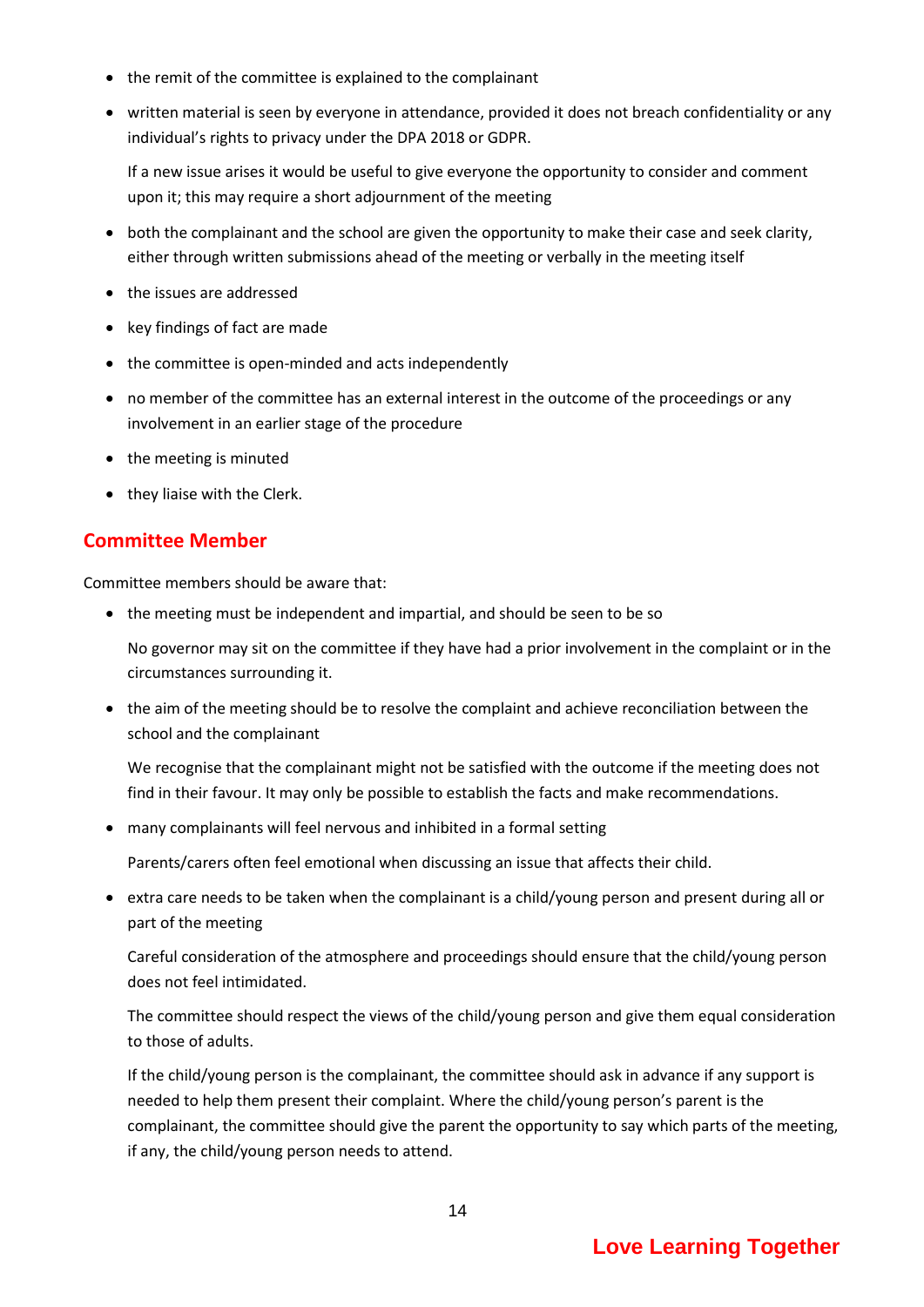However, the parent should be advised that agreement might not always be possible if the parent wishes the child/young person to attend a part of the meeting that the committee considers is not in the child/young person's best interests.

• the welfare of the child/young person is paramount

### **APPENDIX 3**

#### **PROCEDURE FOR A GOVERNORS' COMPLAINTS COMMITTEE (Stage 2)**

#### **When should a complaints panel be convened?**

A committee will be convened if a complainant makes an appeal against a decision made by the head teacher at Stage 2 of the school's complaints procedure.

The complaint must be made in writing, outlining what action has been taken by the school so far and what desirable outcome the complainant would like. The complainant should state why the response made at Stage 1 was not satisfactory and what would satisfy their complaint.

The following sets out the procedure that will be followed when the Complaints Committee decide that a meeting will be held to resolve the complaint.

#### **Who should attend?**

The Chair will invite the Headteacher and/or Governor who carried out the Stage 1 investigation to attend the meeting and they will prepare a written report for the panel in response to the complaint.

Witnesses, including the Headteacher if they are the subject of the complaint, are not required to attend. Both parties have the right to call witnesses however and both parties have the right to question all the witnesses if called. However, witnesses are only required to attend for the part of the hearing for which they give their evidence.

#### **The meeting**

The aim of the meeting will be to resolve the complaint and achieve reconciliation between the school and the complainant. However, it has to be recognised that sometimes it may only be possible to establish facts and make recommendations which will satisfy the complainant that their complaint has at least been taken seriously.

The panel will take into account that many parents are unused to dealing with groups of people in formal situations and may feel inhibited when speaking to the panel. The Chair will therefore ensure that the proceedings are as informal as possible.

If either party wishes to introduce previously undisclosed evidence or witnesses, it is in the interests of natural justice to adjourn the meeting so that the other side has time to consider and respond to the new evidence.

If the conduct of one of the parties is such that the hearing cannot proceed, the panel will adjourn. The panel may restart the hearing following the adjournment. However, if the conduct continues, it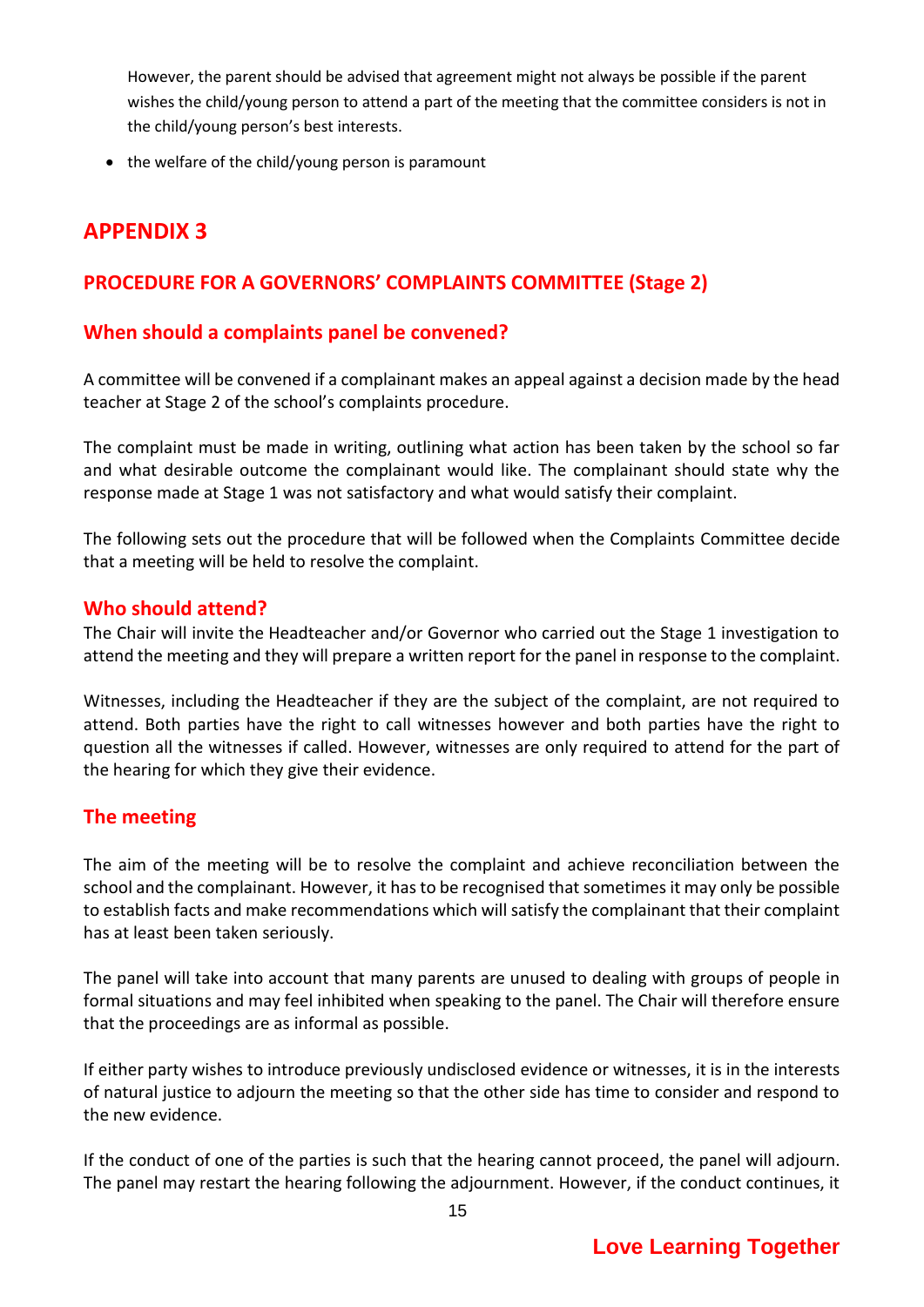will decide to reach its decision based on written submissions, and will inform the parties of this in writing.

#### **The process**

Any party have the right to call witnesses if applicable (subject to the approval of the Chair) and all parties have the right to question all the witnesses. However, **witnesses are only required to attend for the part of the hearing for which they give their evidence**.

Whilst **the panel may ask clarifying questions of either party at any point**, the process of the complaint panel is as follows:-

- *a.* Welcome and introductions from the Chair
- *b.* The Chair explains the purpose of the meeting, the procedure and that all written evidence has been made available to all parties
- *c.* Complainant is invited to explain their complaint, followed by any witnesses they wish to call. Witnesses should only attend that part of the meeting concerning themselves
- *d.* The head teacher and/or the Governor (henceforth Investigator) who carried out the Stage 1 Investigation may then question both the complainant and the witnesses.
- *e.* The panel may then question both the complainant and the witnesses
- *f.* Investigator is invited to explain the school's actions, including those taken to address the complaint at Stage 1 and 2 of the procedure, followed by any witnesses for the school.
- *g.* The complainant may question both the Investigator and any witnesses the school wishes to call. At the conclusion of their evidence, each
- *h.* Any remaining witnesses to leave
- *i.* The head teacher is invited to make a final statement, briefly summing up their position. New evidence should not be introduced at this point.
- *j.* The complainant is invited to make a final statement, briefly summing up their position. New evidence should not be introduced at this point.
- *k.* The Chair of the Panel explains to the complainant and head teacher that the panel will now consider its decision, and that a written decision will be sent to both parties within 15 school days
- *l.* The complainant and the head teacher leave together
- *m.* Panel deliberations and decisions

#### **6.7 The decision**

- 6.7.1 The panel will then consider the complaint and all the evidence presented. They will:
	- Reach a unanimous, or at least a majority, decision on the complaint
	- Decide upon the appropriate action to be taken to resolve the complaint